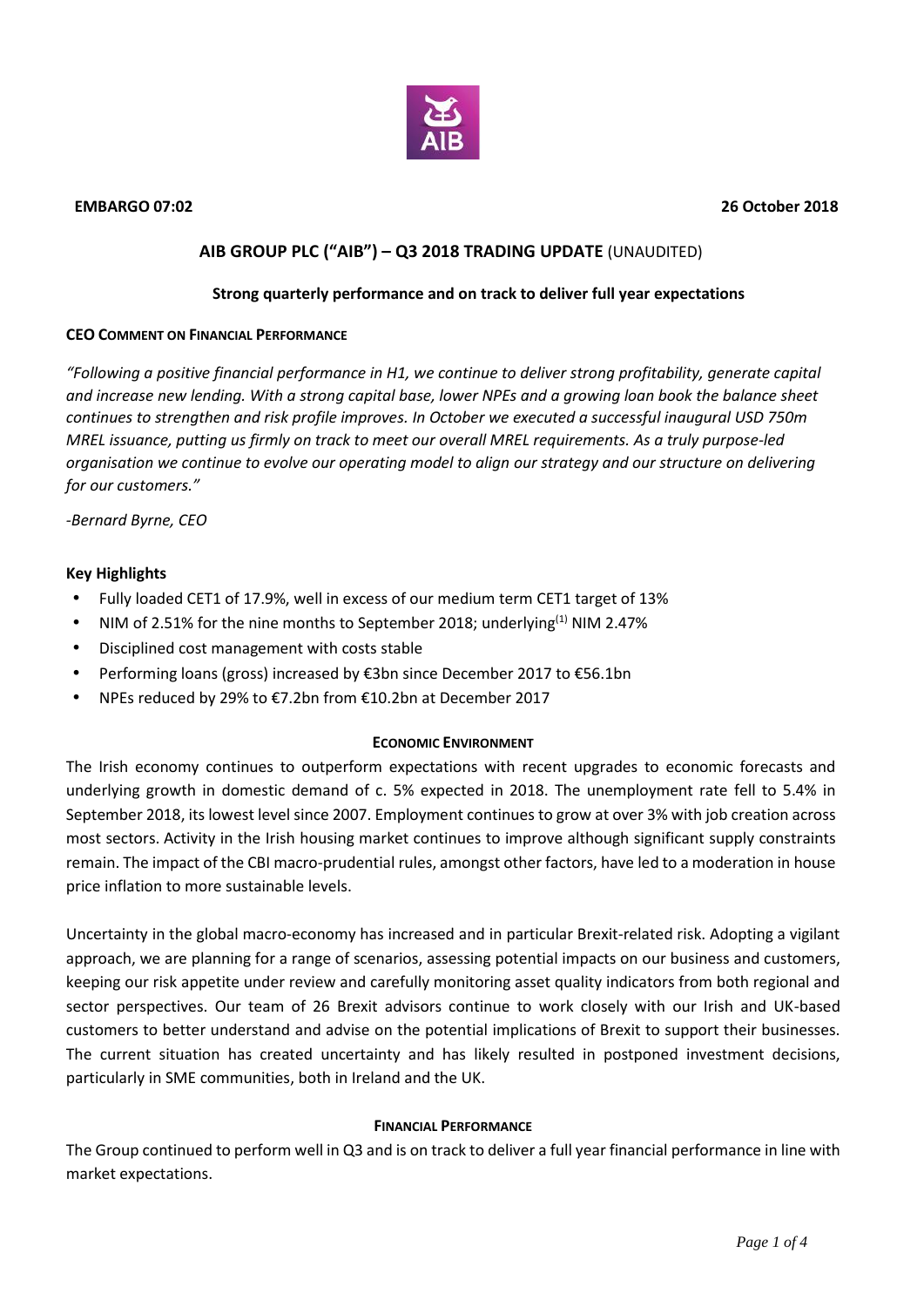Net interest income, on an underlying<sup>(1)</sup> basis, was stable in the nine months to September 2018 compared to the equivalent prior year period. NIM was 2.51% compared to 2.53% in H1 2018, with stable asset yields and lower funding costs offset by excess liquidity. Actions are being taken to reduce the effect of excess liquidity. We have seen positive early indications of their impact but are also mindful of the impact on customers of sustained negative returns on liquidity. Underlying NIM was 2.47% for the first nine months of the year (H1 2018: 2.50%); we remain comfortable with our medium term target of 2.40%+.

Customer fees and commissions remained stable in Q3 and in line with expectations.

Disciplined cost management is a priority across the Group and trends experienced in H1 are expected to continue for the remainder of the year. The factors which continue to impact costs in 2018 include ongoing operational efficiencies, wage inflation, continued operational investment in loan restructuring activity and increased depreciation from our investment programme. Exceptional costs include costs associated with the management of our tracker mortgage examination programme, IFRS9 implementation and transformation/business restructuring projects. We remain on track to deliver our sustainable cost income ratio target of less than 50% by end 2019.

Regulatory costs and levies for 2018, relating to the Single Resolution Fund (SRF), the Deposit Guarantee Scheme (DGS) and the Bank Levy, are expected to be broadly in line with last year.

We expect a net credit provision write-back in H2, although lower than H1, reflecting increased security values, improved business cashflows and the stronger economic environment.

## **BALANCE SHEET**

Net loans increased €0.5bn from December 2017 to €60.5bn reflecting strong growth in new lending notwithstanding the continued reduction in NPEs.

Performing loans (gross) increased €3bn from December 2017 to €56.1bn. Overall new term lending drawdowns in the nine months to September 2018 were 15% higher than the equivalent prior year period. Our corporate and institutional businesses are delivering a very strong performance in 2018 while our SME business is trading well despite a weaker market backdrop. Mortgage lending in Ireland year to date is strong with drawdowns up 13% on the prior year period. Our market share<sup>(2)</sup> of mortgage drawdowns remained steady at 32% to August 2018. As the largest mortgage lender in Ireland, we deploy a multi-proposition mortgage strategy and continue to monitor and balance the considerations of price, volume and quality. New lending in the UK remains stable and reflects our current cautious risk appetite given the Brexit backdrop.

NPEs represent 11% of gross loans, down from 16% at December 2017, having reduced to €7.2bn at September 2018 from €10.2bn at December 2017. Our well-resourced and experienced team in our Financial Solutions Group (FSG) continues to deliver progress. The continued reduction in NPEs remains a key focus and a strategic priority for the Group and we remain on track to reach normalised levels by end 2019.

The loan to deposit ratio was 90% at the end of Q3 2018 and represents the combined effects of a build-up of liquidity in a buoyant economy and continuing customer deleveraging.

## **FUNDING & CAPITAL**

Strong funding and capital management ensure AIB is well positioned for growth.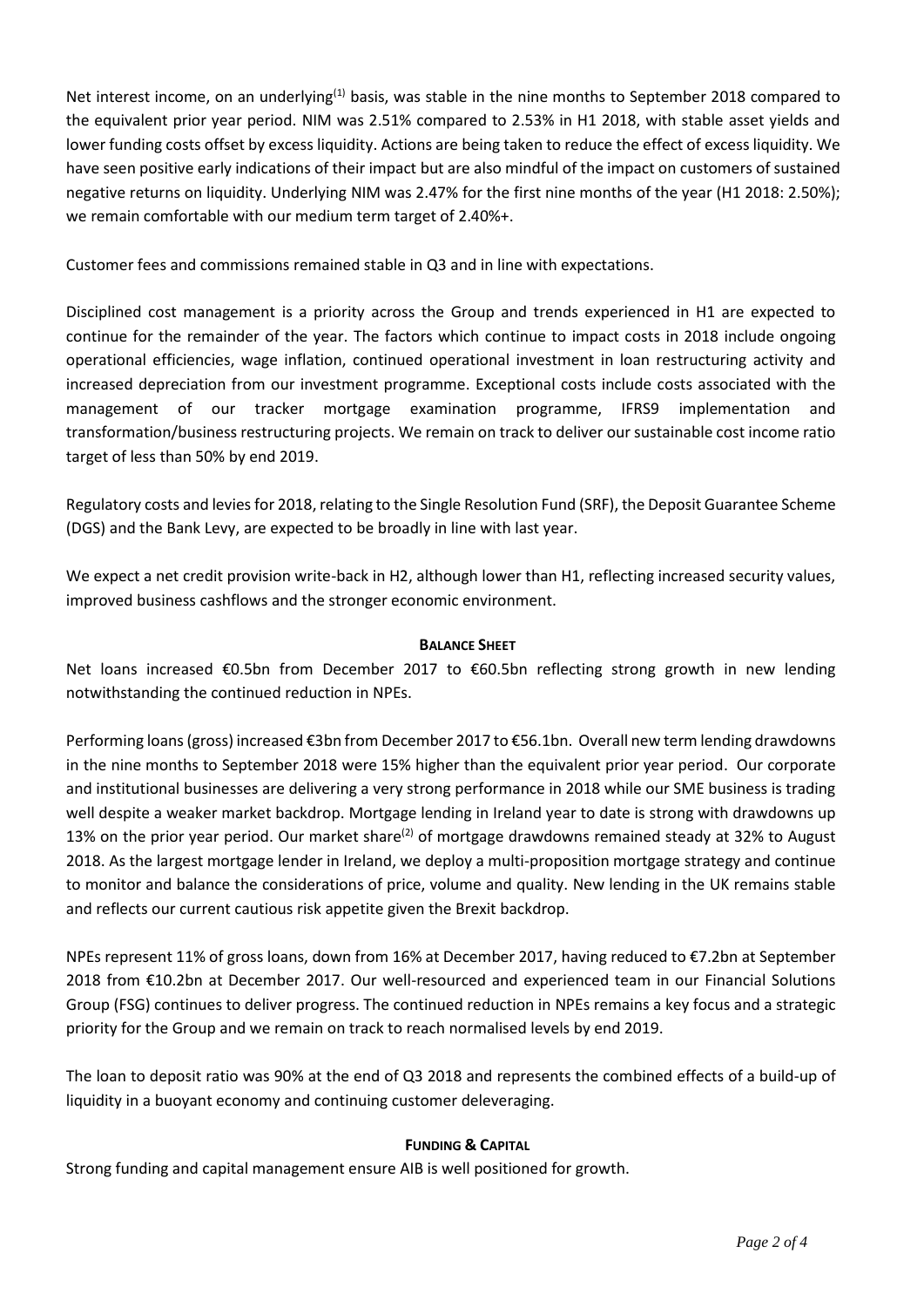In October, AIB Group plc launched its US dollar debt 144A programme and successfully executed its inaugural USD MREL issuance, USD 750m 5yr HoldCo Senior. AIB has now completed €1.65bn of its c. €4bn MREL issuance requirement. AIB Group plc is rated Investment Grade by Moody's and Fitch.

The Group's fully loaded CET1 ratio at September 2018 increased by 30bps from June 2018 to 17.9%, well in excess of our medium term CET1 target of 13%. Our strong capital generation continues with a positive operating performance in the quarter and a reduction in risk weighted assets, reflecting the H1 loan portfolio sale, less dividend deduction.

With regard to regulatory matters, the Group currently has no update on the potential impact of the Targeted Review of Internal Models (TRIM) exercise. We await the publication of the EBA stress tests scheduled for 2 November 2018. Our very strong capital starting level and our ability to generate capital give us significant comfort about the overall outcome even though the elevated levels of NPEs and the nature of the test may lead to higher than average capital depletion under an adverse scenario.

## **MANAGEMENT CHANGES & OUTLOOK**

Today by separate notification, we announced that Bernard Byrne has informed the Board of his intention to step down as CEO. We recently appointed Tomás O'Midheach (COO) to the role of Deputy CEO and Donal Galvin (Group Treasurer) to the role of Deputy CFO.

We continue to evolve our operating model to align strategy, structure and customer delivery supported by a revised property portfolio, agile ways of working and enabling technology, so that we can deliver our purpose to back our customers to achieve their dreams and ambitions.

In summary, 2018 continues to be a year of strong performance for AIB. The business strategy is delivering sustainable profitability and strong capital generation. The economic backdrop is favourable and our customer first strategy is delivering results across all our business segments. We continue to make progress on our key priorities of simplification, efficiency and balance sheet normalisation and we are on track to deliver our medium term targets and commitments.

As we move through the final quarter of 2018, we remain on track to meet expectations, are well-positioned for the future and continue to deliver for our customers and shareholders. We look forward to publishing our 2018 Annual Financial Results on 1 March 2019.

- *(1) Underlying NIM excludes interest on loans upgraded from Stage 3 without incurring financial loss (suspense interest).*
- (2) *Source: Mortgage drawdowns YTD to August 2018 BPFI*

## **-ENDS-**

## **Management conference call**

Mark Bourke, CFO, will host a conference call for analysts today at 08.30 BST *Please dial in 5 to 10 minutes prior to start time*

| Title: AIB Trading Update - access code 9675970 |  |
|-------------------------------------------------|--|
|-------------------------------------------------|--|

| Republic of Ireland | +353 (0)1 2465621   |
|---------------------|---------------------|
| United Kingdom      | +44 (0)330 336 9411 |
| United States       | +1 929-477-0402     |